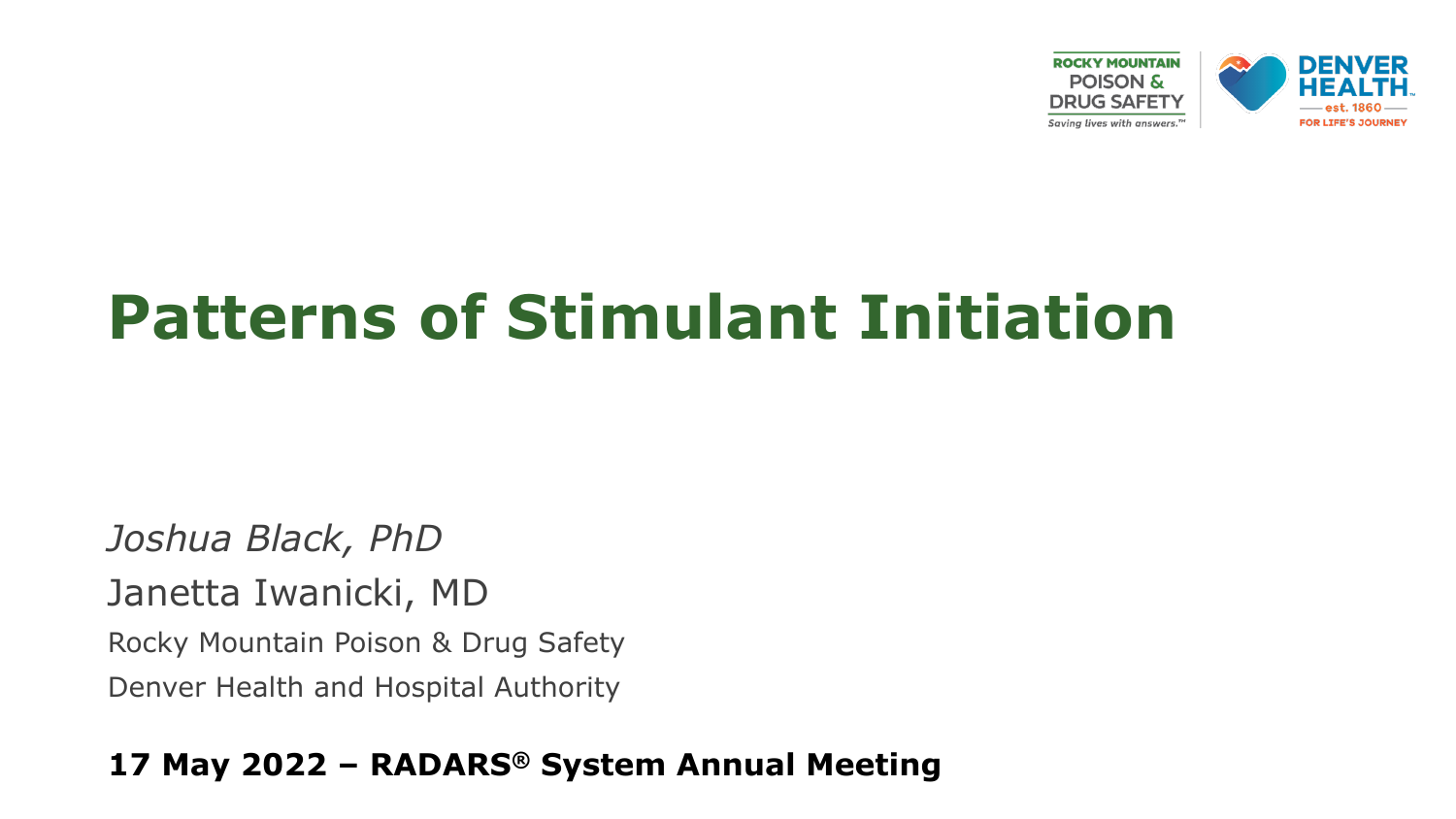## **Funding Disclosures**

Funded by FDA BAA: #75F40120C00151

This work was performed by the Researched Abuse, Diversion and Addiction-Related Surveillance (RADARS®) System. The RADARS System operations are supported by subscriptions from pharmaceutical manufacturers, government and non-government agencies for surveillance, research, and reporting services. RADARS System is the property of DHHA, a political subdivision of the State of Colorado.

No other competing conflicts of interest are declared.

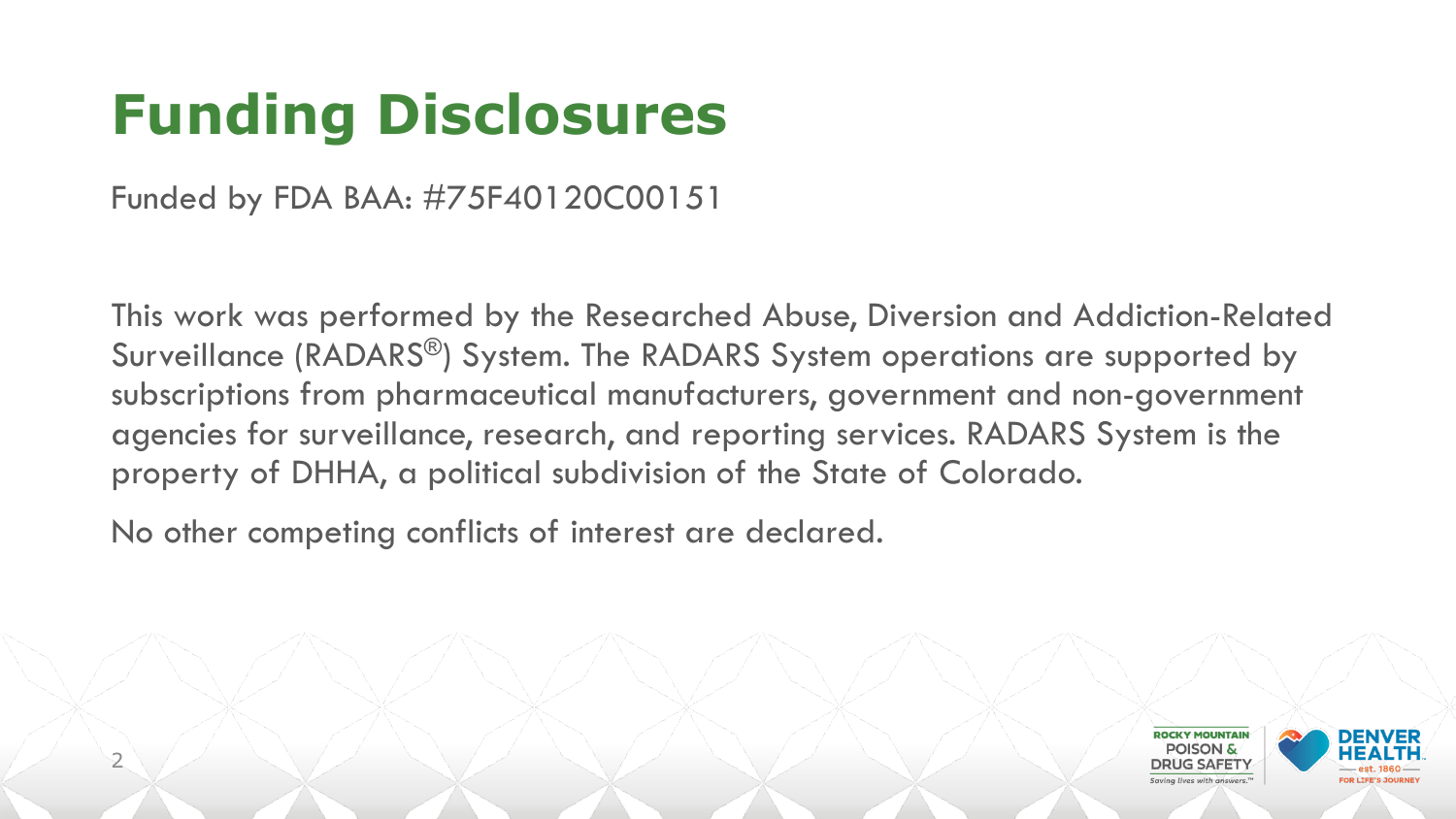# **Objective & Outline**

Objective: Quantify transitions in stimulant-related behaviors via analysis of ages of initiation

- 1. Survey flow overview
- 2. Statistics and interpreting latent transition analysis
- 3. Analysis of transitions between behaviors

Acknowledge the team effort in this work: Hannah Burkett, Alyssa Forber, Rick Olson, Kari Rockhill

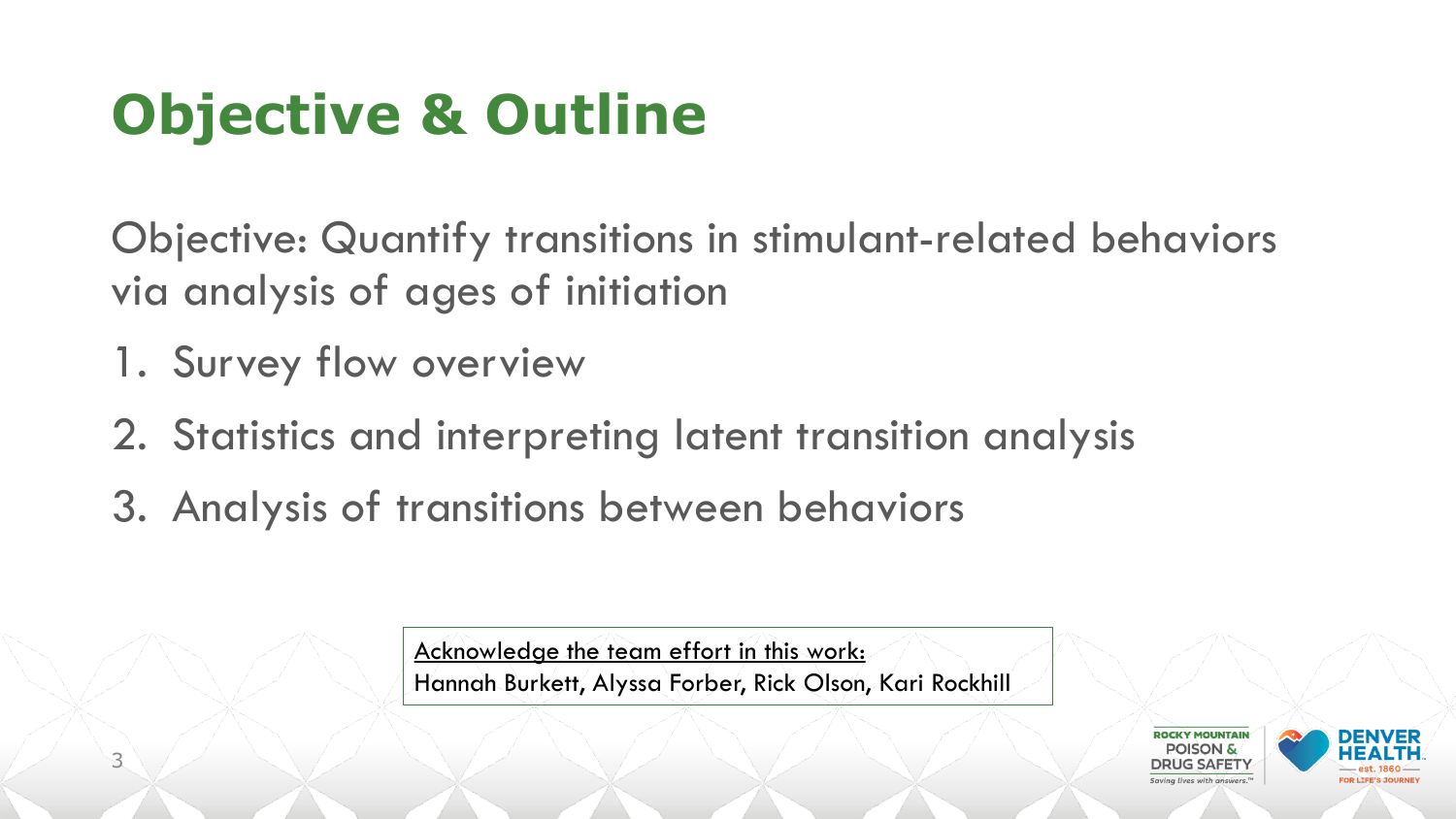# **Study Design**

- Standard NMURx Program survey launched in 3<sup>rd</sup> quarter 2021
- Participants who have used any stimulant in their lifetime were recontacted
	- Prescription or illicit; use or non-medical use
	- Recontact within 2 weeks of finishing primary survey
- Participants must confirm lifetime use of stimulant drugs
- Total of 1,329 participants analyzed, after all exclusions



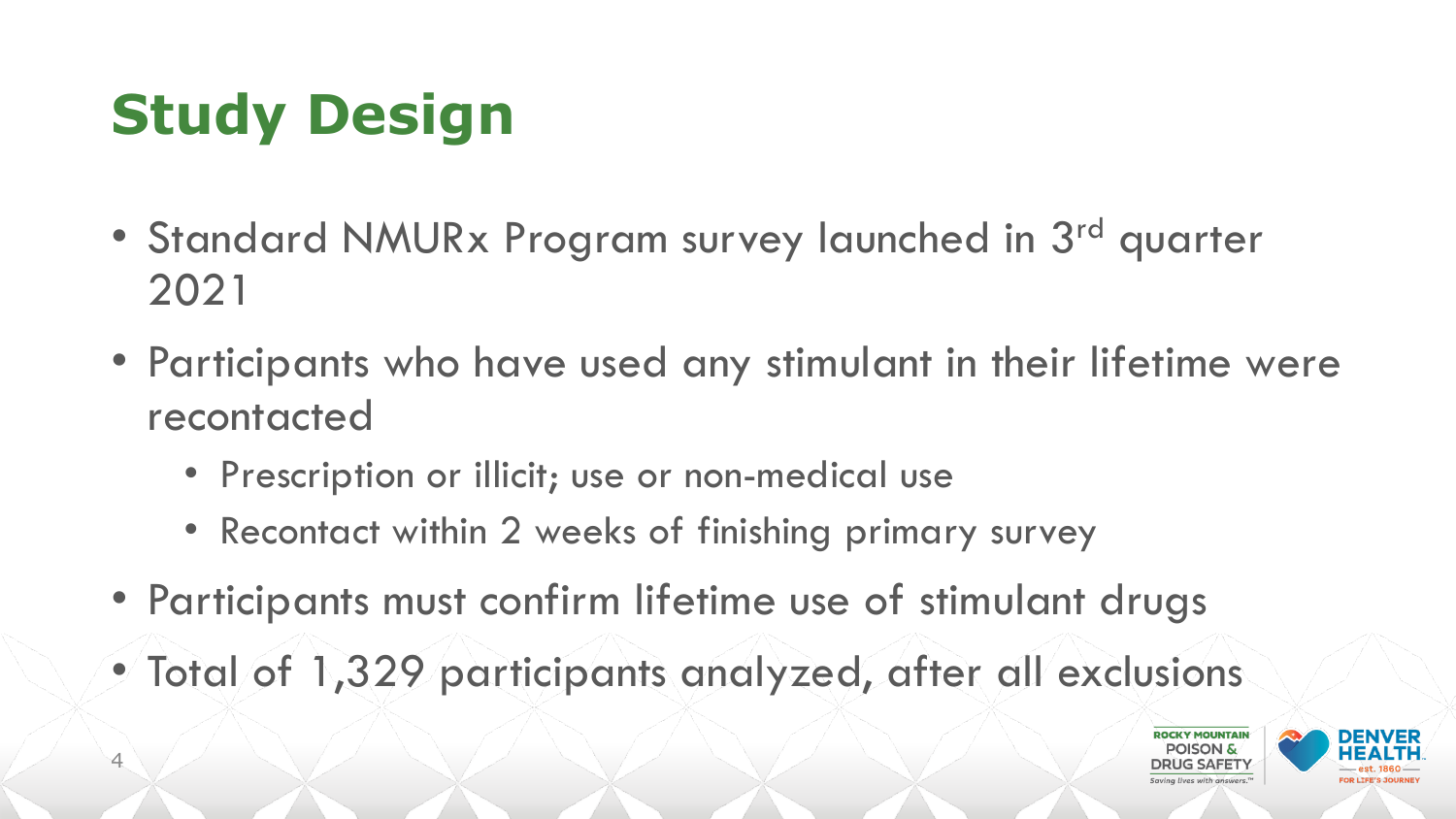# **Study Design**

- Participants were asked which drugs they have used and the age of initiation
- Participants were then asked a series of behavioral questions with age of initiation
	- Such as: "Have you ever used the stimulant below to improve athletic or academic performance without being told to by a healthcare provider?"
- Age of initiation of behaviors were analyzed to understand phenotypes (i.e., subpopulations ) of initiation behavior



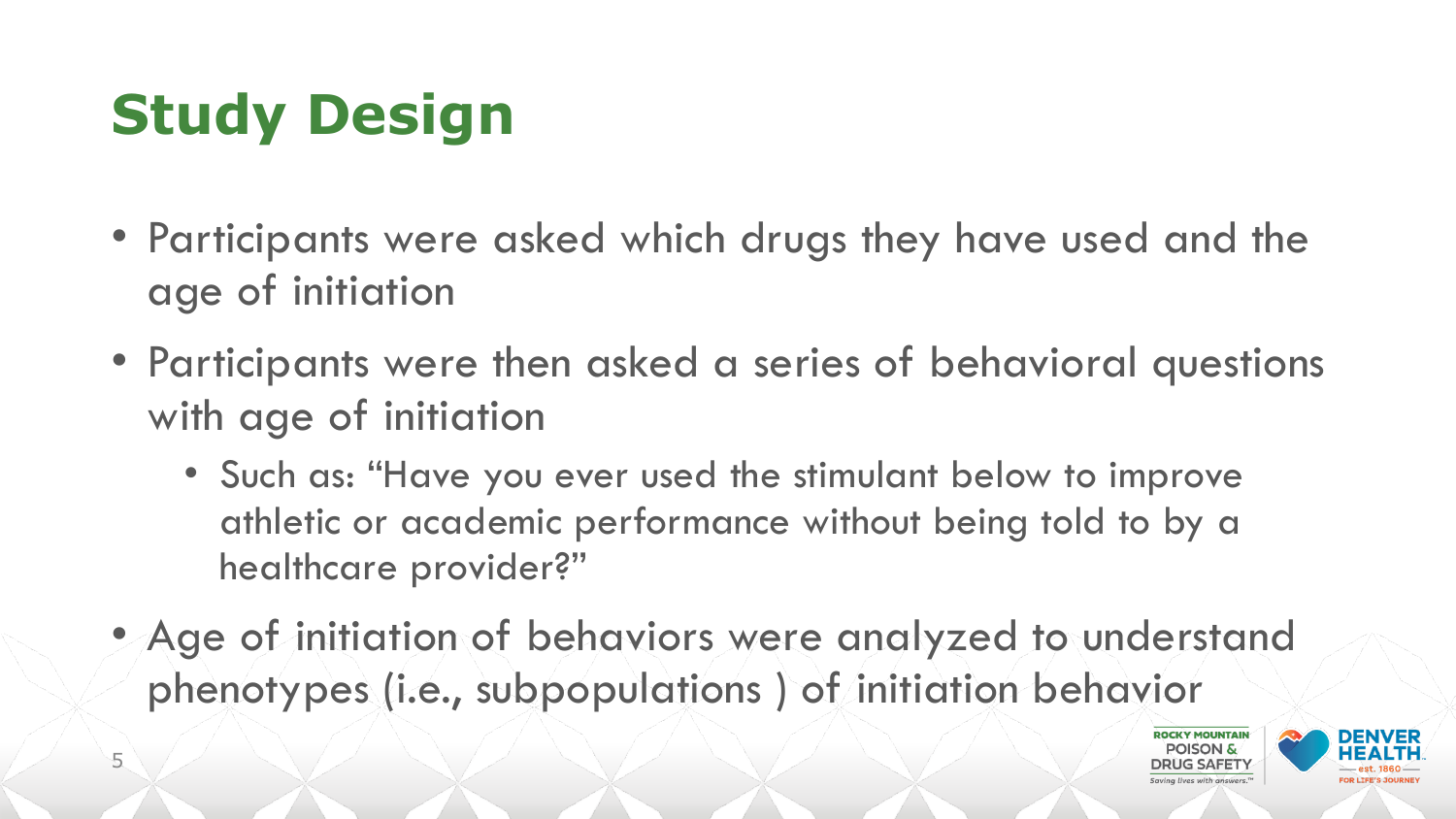### **Behavioral Initiation Patterns**

- Illicit vs prescription drug use
- Route of administration
- Reason for use

6

• Source of the drug

Question:

Do patterns emerge when we analyze all these in a multivariable manner?

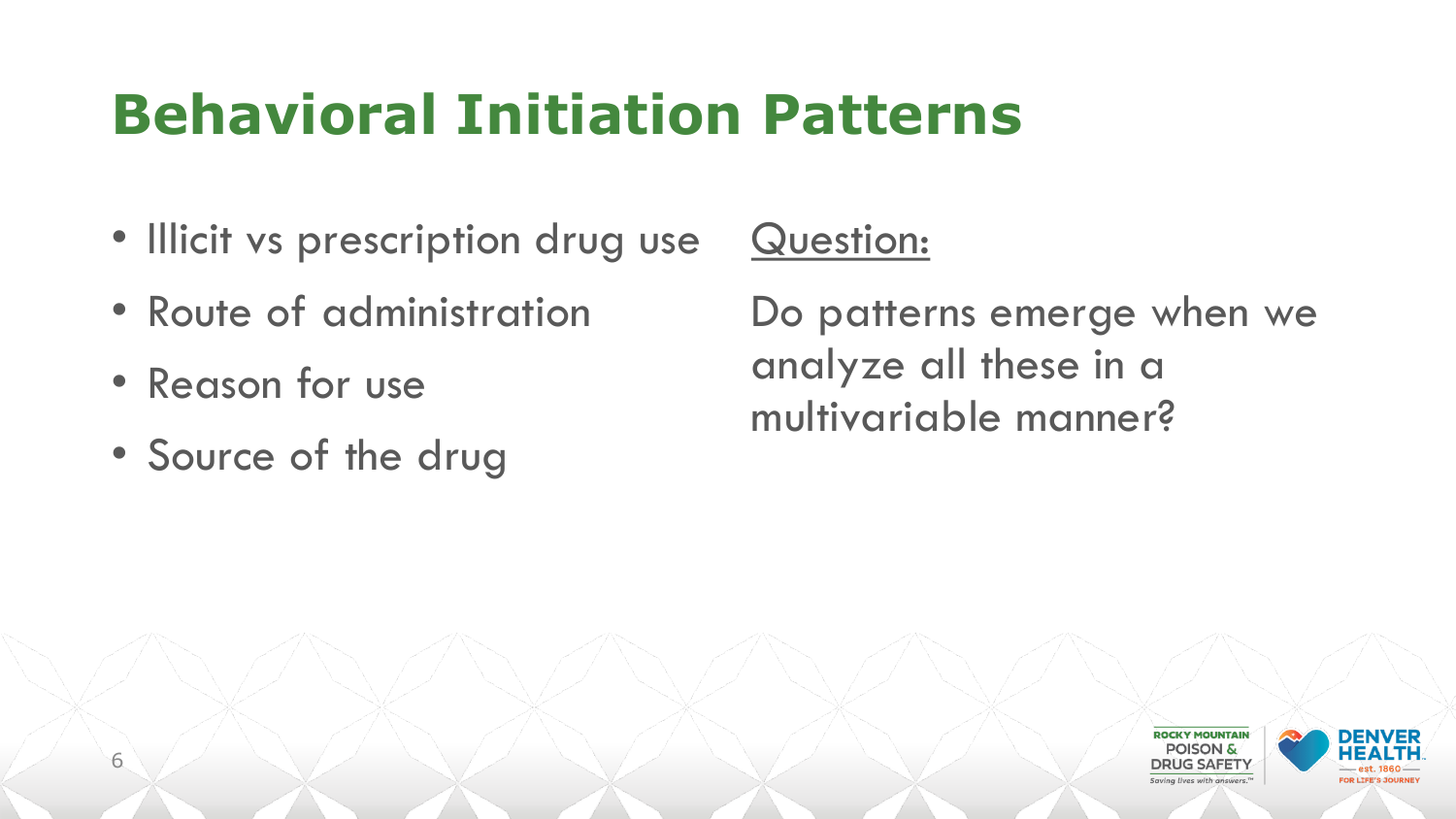# **Latent Transition Analysis (LTA)**

- From the latent variable model family with core assumptions...
	- There exists unseen phenotypes that are universal across the sample, but manifest differently in each person
	- The unseen phenotypes can't be observed directly
	- The observed data are a consequence of the unseen phenotypes
- Latent class analysis decomposes overlapping responses into distinct patterns of behavior
	- Characterizes how individuals will initiate stimulant use patterns across range of behaviors
	- Behaviors define different patterns of initiation

7

• LTA is a transition model where individuals move between phenotypes over time

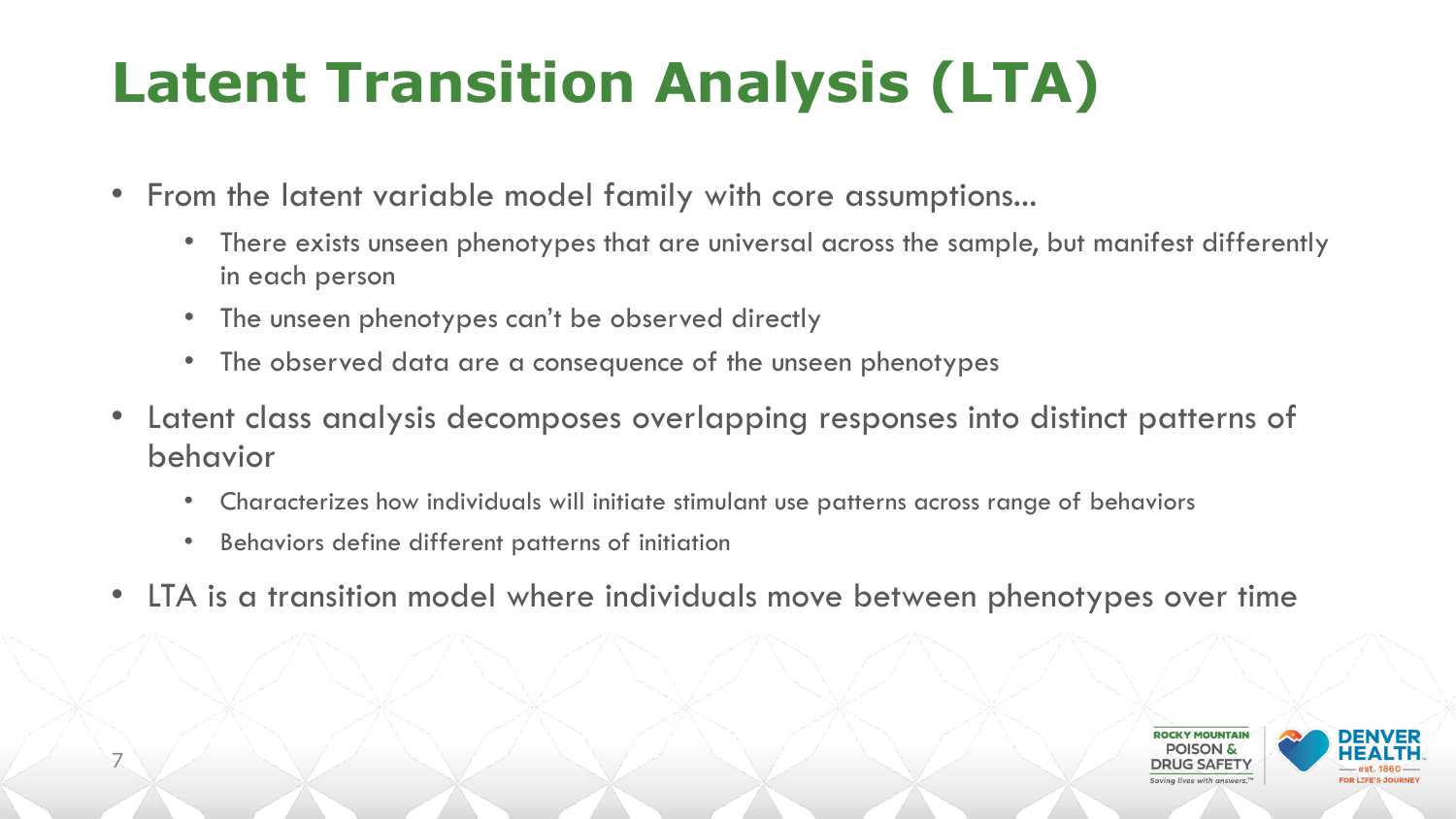### **Latent Transition Analysis**

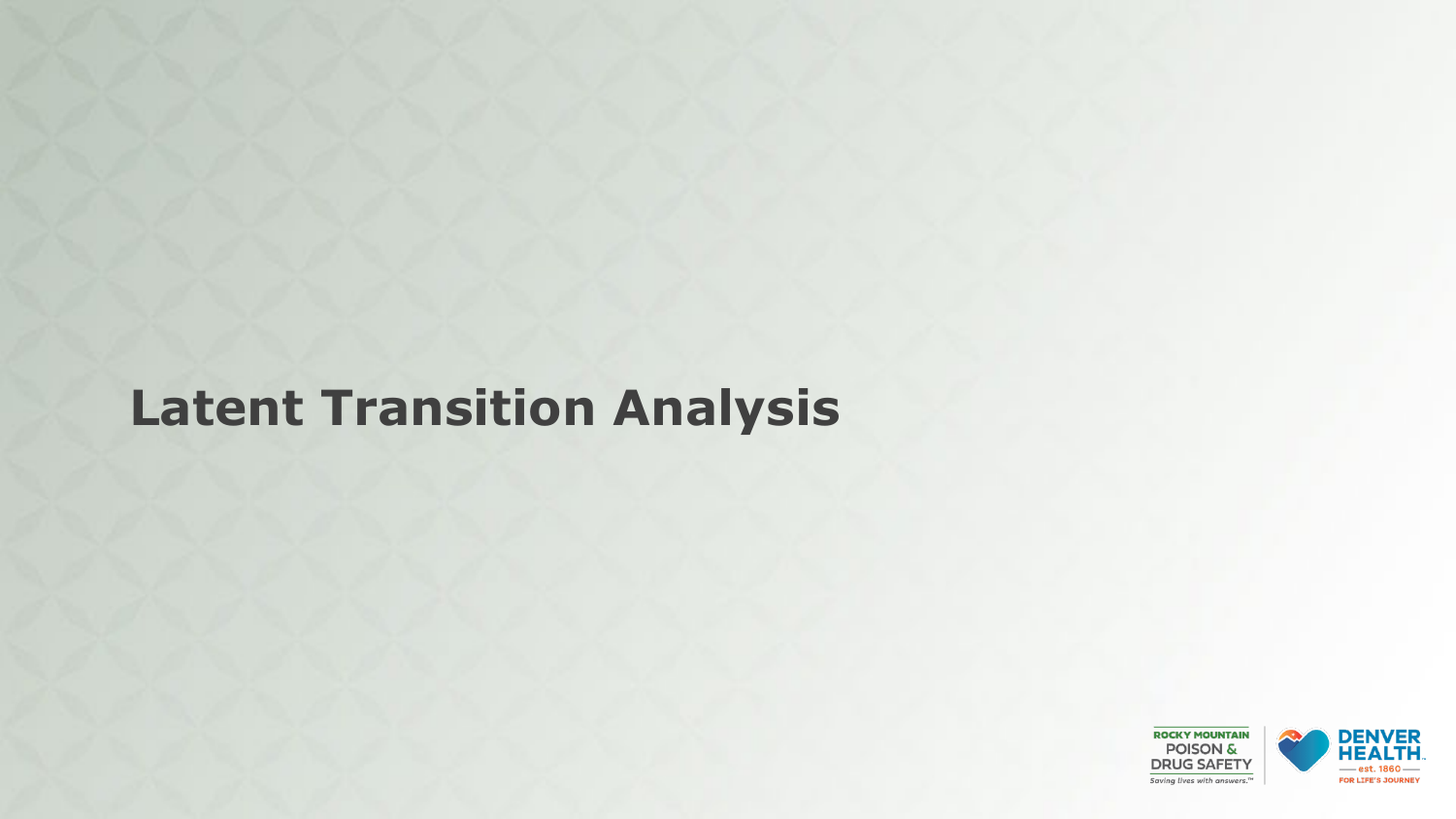### **Phenotype Interpretation**



The underlying phenotypes definitions are constant across age windows, and individuals can move between statuses

Phenotypes represent patterns of *initiating new behaviors*, and not ongoing use. A person might continue to use, but stop initiation (i.e., go back to purple).

No Initiation: Zero probability of initiating new behavior

Conservative Initiation: Low probability of initiating some behavior

Illicit Experimentation: High probability of initiating illicit use to get high via snorting and/or oral. Modest polydrug use.

Non-Discriminatory Experimentation: Modest probability of initiating many different behaviors, including many different routes for a variety of reasons. High polydrug use.



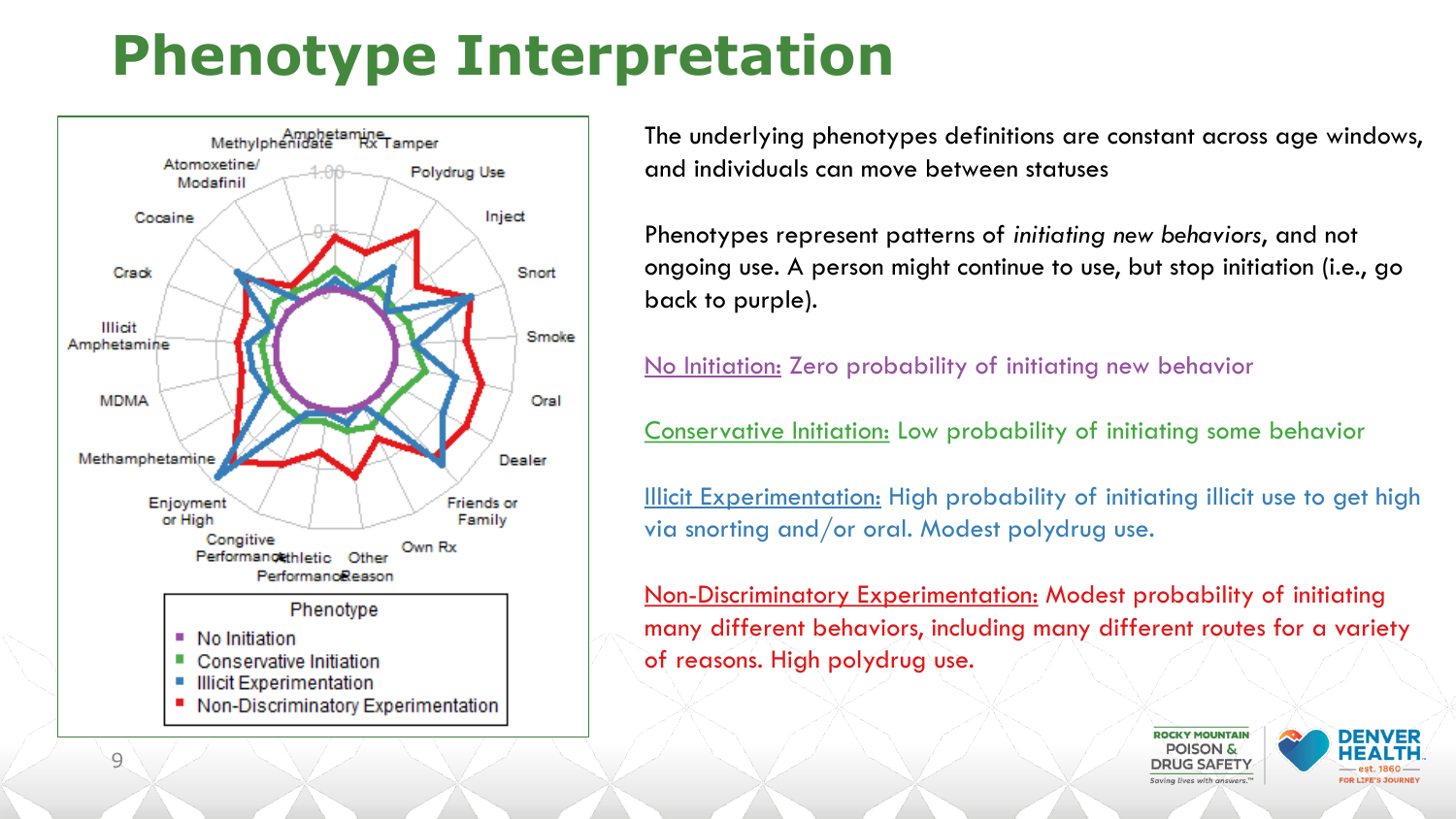### **Phenotype Interpretation**



10

#### Conservative Initiation:

- No singular dominant drug/reason/route/source
- Usually characterized by choosing to try one or two behaviors
	- This could be a new drug, a new NMU reason, or new route
- Little polydrug use
- We interpret this as trying a new behavior, but not lots of new behaviors

#### Illicit Experimentation:

- Clearly defined behavioral pattern
- Usually use of cocaine, obtained from F&F, to get high via either snorting or oral use
- Modest probability of polydrug use

Model did not find exclusive medical use phenotype in main analysis (observed in older birth cohort).



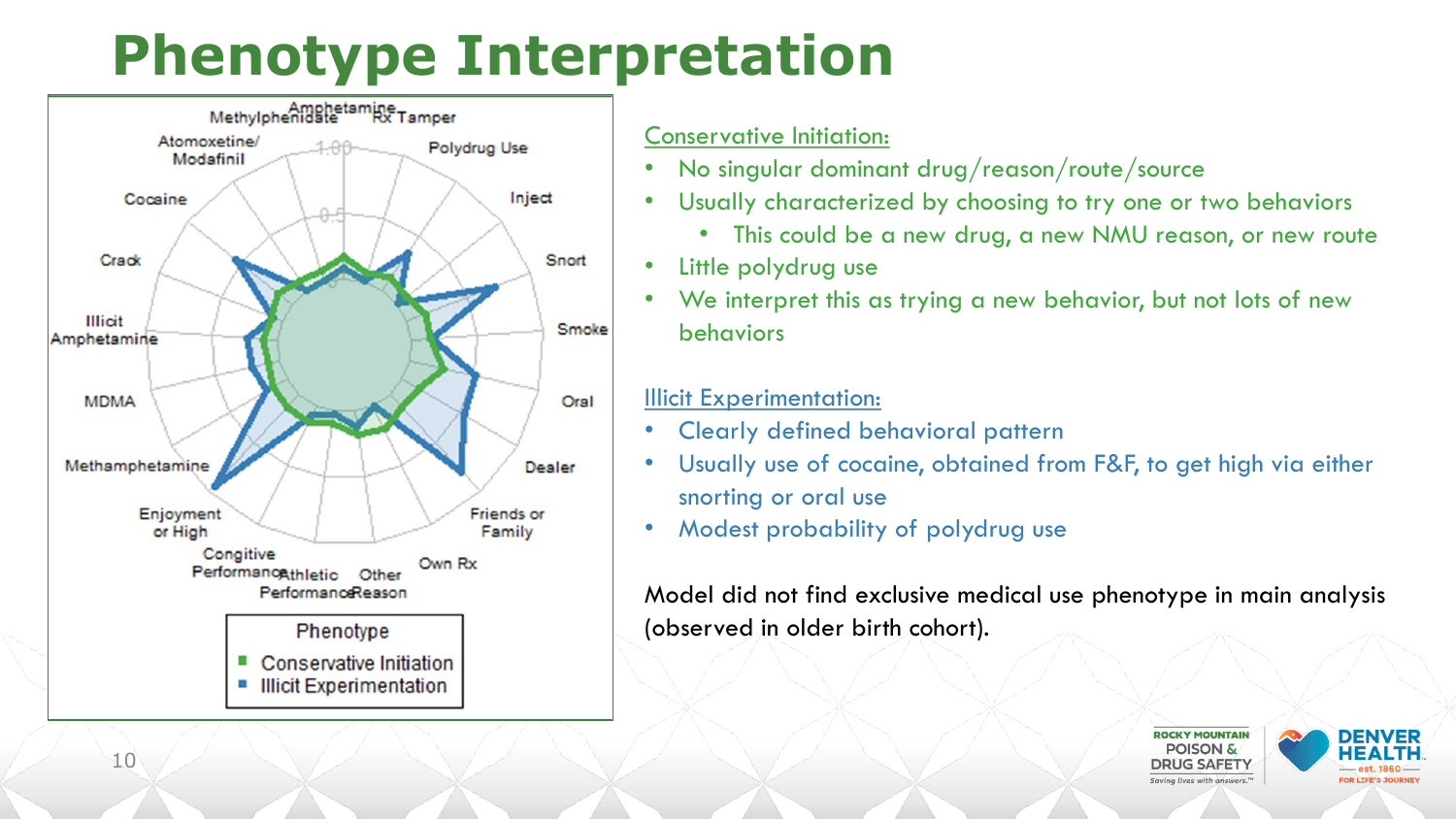### **Overall Sankey Plot Impressions**



#### Phenotype

- No Initiation  $\mathcal{L}_{\mathcal{A}}$
- Conservative Initiation
- **Illicit Experimentation**  $\mathcal{C}^{\mathcal{A}}$
- Non-Discriminatory Experimentation

#### Key Points

- Phenotype Illicit experimentation does not generally follow from conservative initiation
- The reverse is more likely, particularly leaving 12-17 ages
- Among all stimulant users, 60.6% were in one of the three initiating phenotypes in 18-23 ages (i.e., not in the no initiation status)
	- High risk window due to transitioning behavior



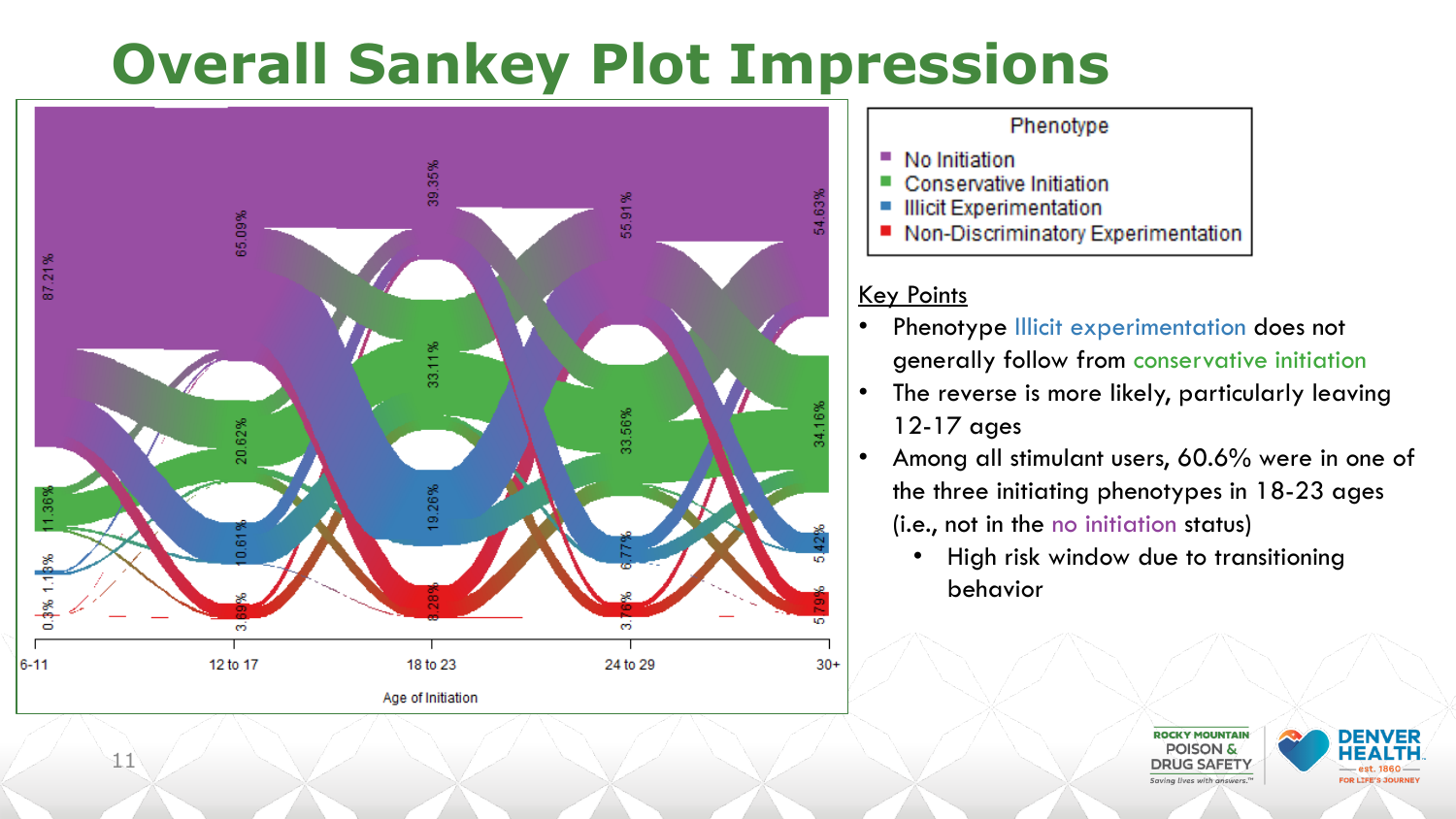

#### Phenotype

- No Initiation  $\mathcal{L}_{\mathcal{A}}$
- Conservative Initiation  $\mathcal{C}^{\mathcal{A}}$
- **Illicit Experimentation**  $\mathcal{L}_{\mathcal{A}}$
- Non-Discriminatory Experimentation  $\mathcal{L}^{\text{max}}$

#### Key Points

- $30.2\%$  (402/1,329) were in only the conservative initiation and no initiation phenotypes
- 11.9% (158/1,329) entered conservative initiation for only a single period, and in no initiation otherwise



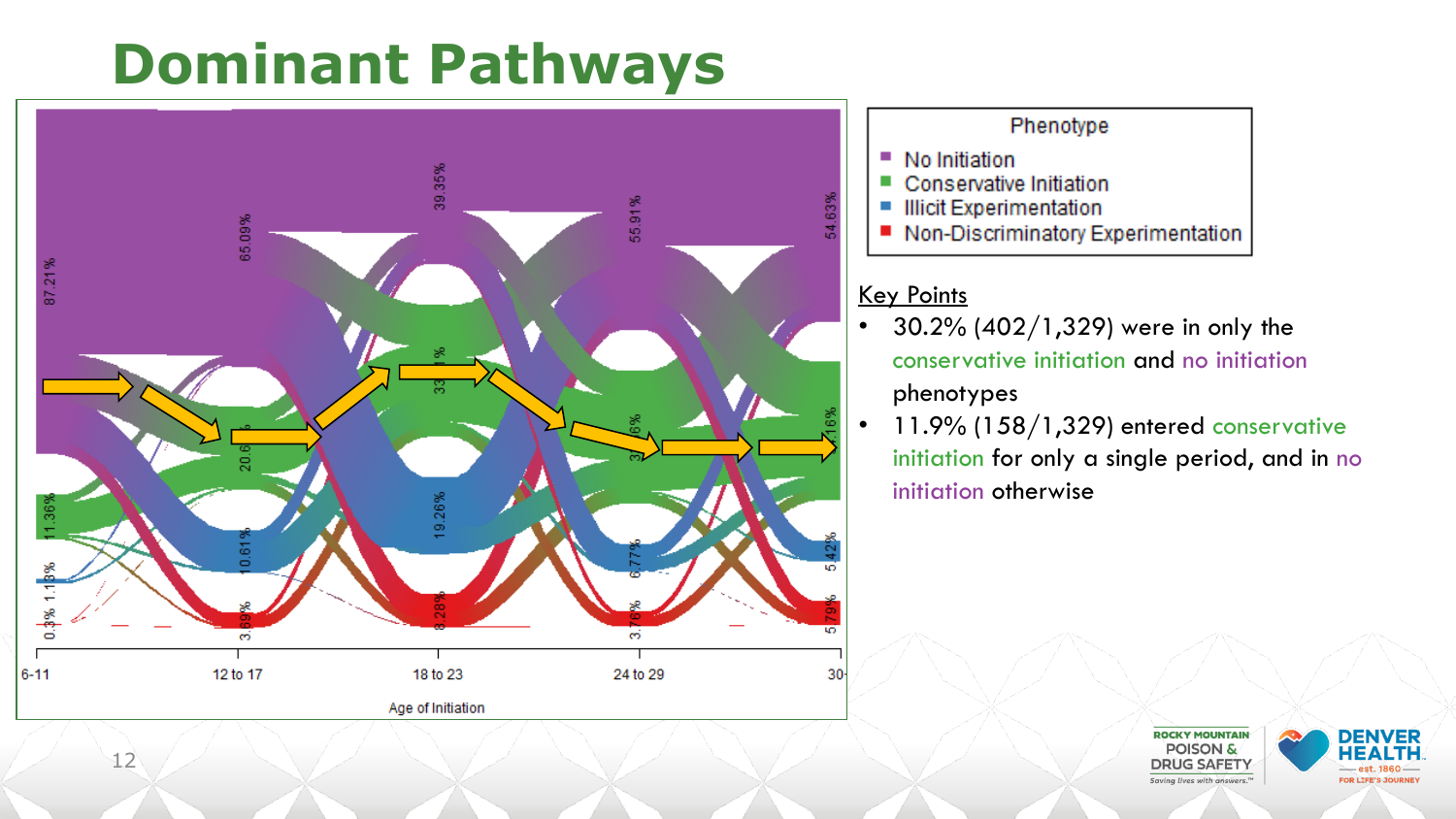

#### Phenotype

- No Initiation  $\mathcal{L}_{\mathcal{A}}$
- **Tale** Conservative Initiation
- **Illicit Experimentation**  $\mathcal{L}_{\mathcal{A}}$
- Non-Discriminatory Experimentation  $\mathcal{L}^{\text{max}}$

#### Key Points

- In total,  $19.9\%$  (264/1,329) were only in the illicit experimentation or no initiation phenotypes
- The most common singular thread (shown), 9.8%  $(130/1,329)$ , was directly to illicit experimentation in 18-23, then back to no initiation



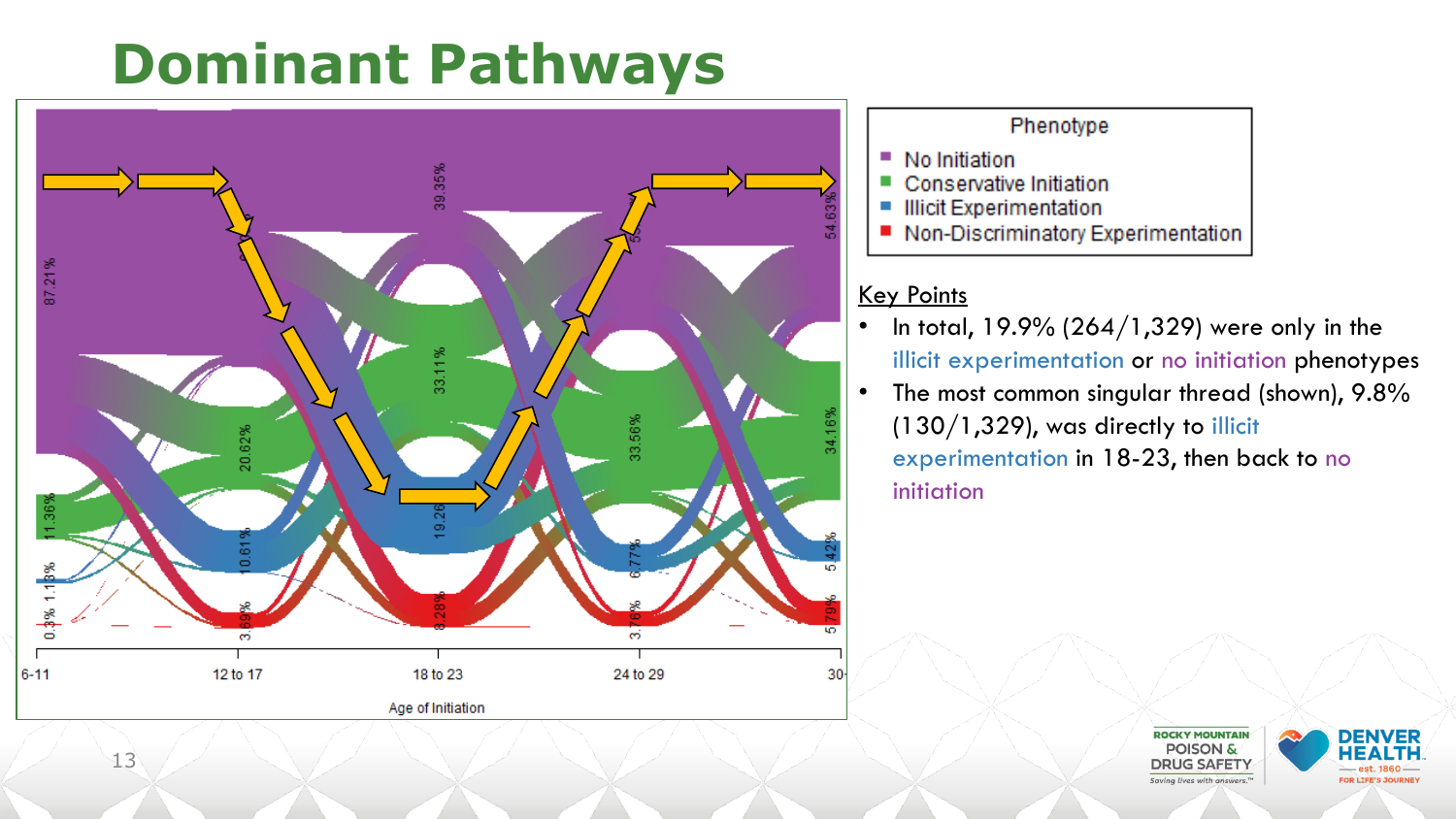

#### Phenotype

- No Initiation  $\mathcal{L}^{\mathcal{L}}$
- Conservative Initiation  $\mathcal{C}^{\mathcal{A}}$
- **Illicit Experimentation**  $\mathcal{L}_{\mathcal{A}}$
- Non-Discriminatory Experimentation  $\mathcal{L}^{\text{max}}$

#### Key Points

- 20.9% (278/1,329) enter illicit experimentation and move to conservative initiation later
- Only 3.5% entered conservative initiation that later led to illicit experimentation



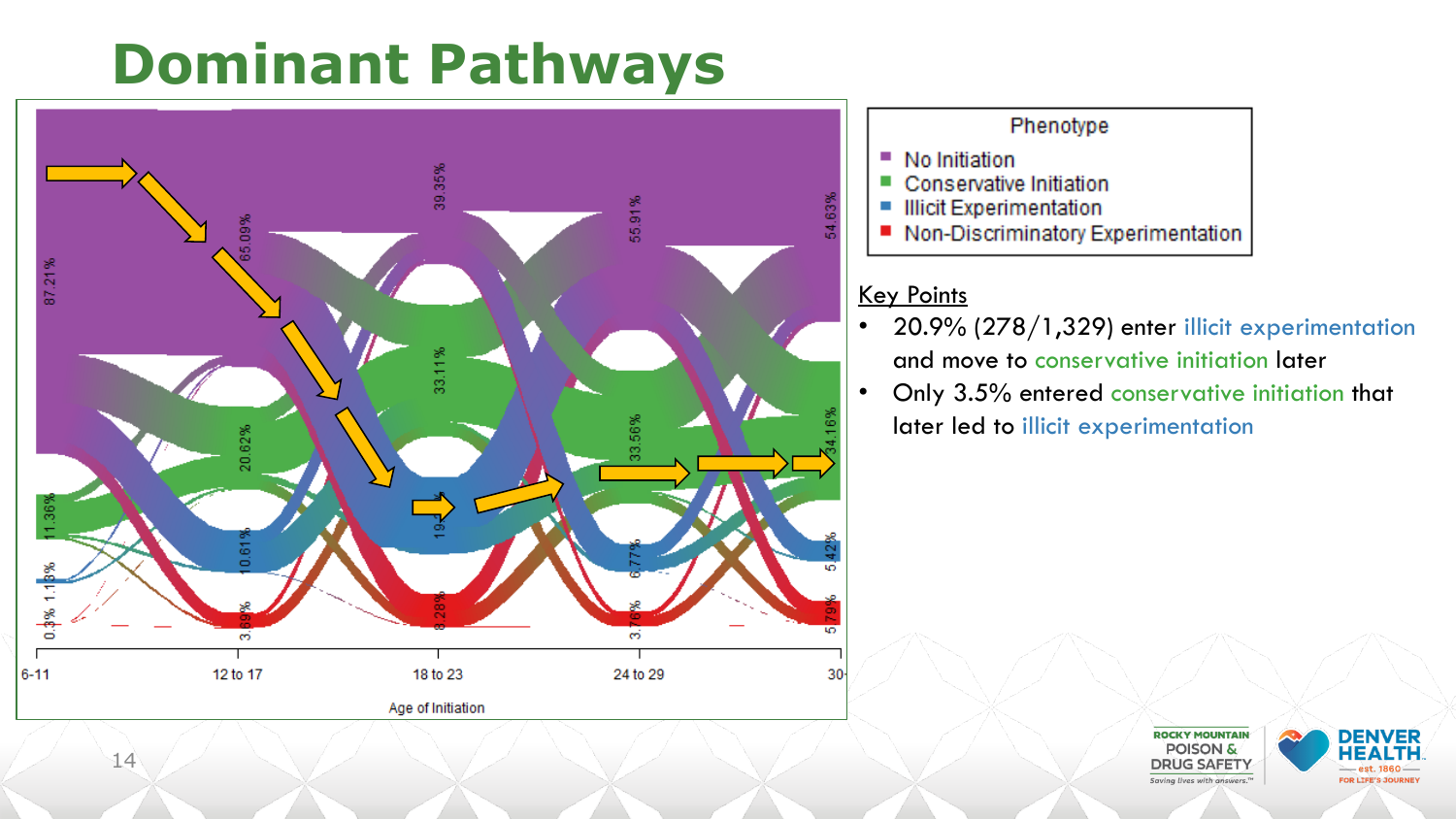

#### Phenotype

- No Initiation  $\mathcal{L}^{\mathcal{L}}$
- $\mathcal{C}^{\mathcal{A}}$ Conservative Initiation
- **Illicit Experimentation**  $\mathcal{L}_{\mathcal{A}}$
- Non-Discriminatory Experimentation  $\mathcal{L}^{\text{max}}$

#### Key Points

- The  $2^{nd}$  most common singular thread,  $7.0\%$ (93/1,329), moved to conservative initiation in ≥30
- Potentially adults aged ≥50 receiving ADHD diagnoses (birth cohort supports this)



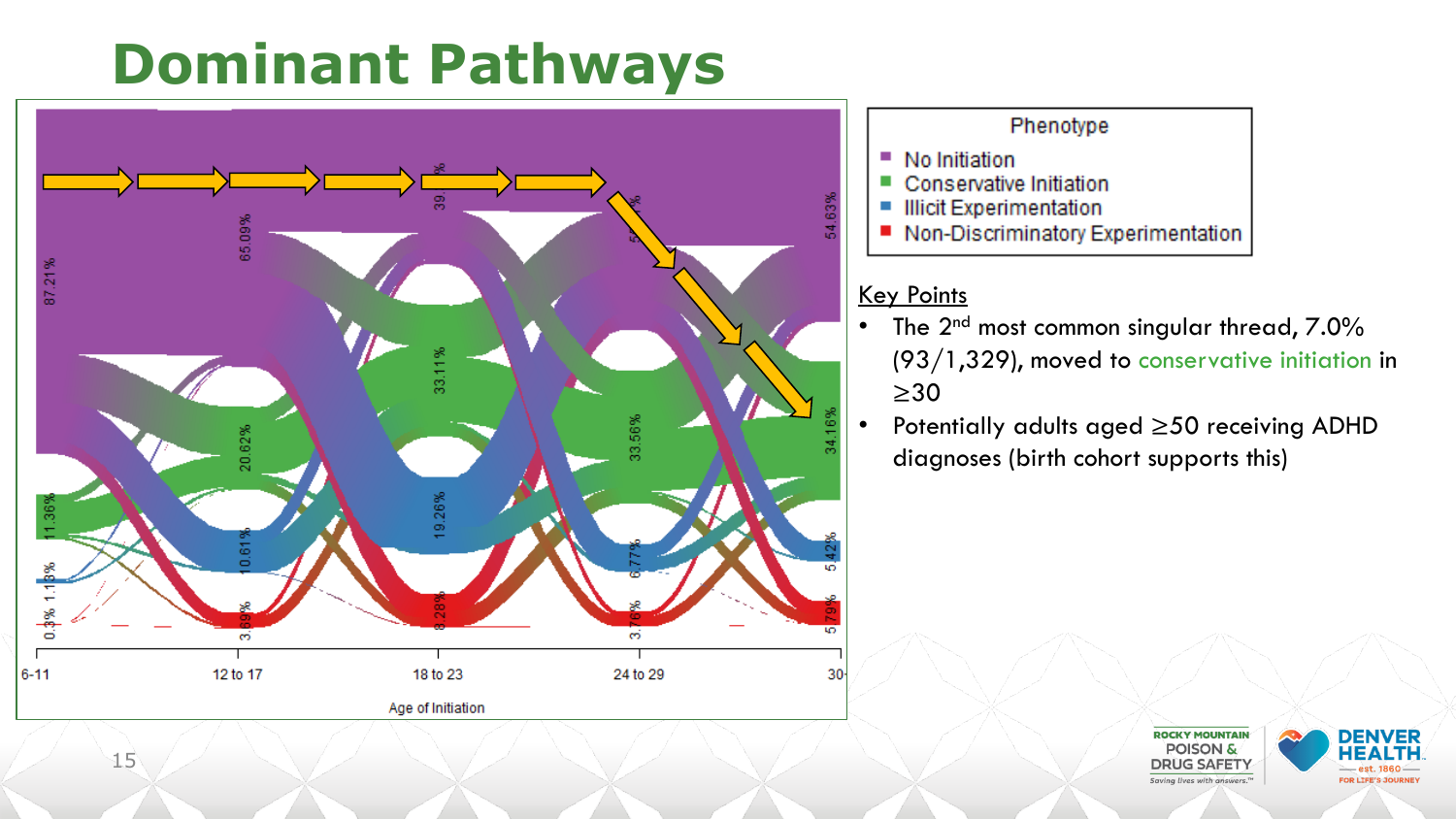## **Prescription-Illicit Progression**



Is the interpretation of phenotype transitions confirmed by age of initiation?

Examined the ages when Rx use was initiated among those who initiated illicit use (total N).

#### Key Points

- Rx stimulant use happens only infrequently before illicit use (<25% for all age groups)
- Much more common to use Rx for the first time *after* first use of an illicit stimulant



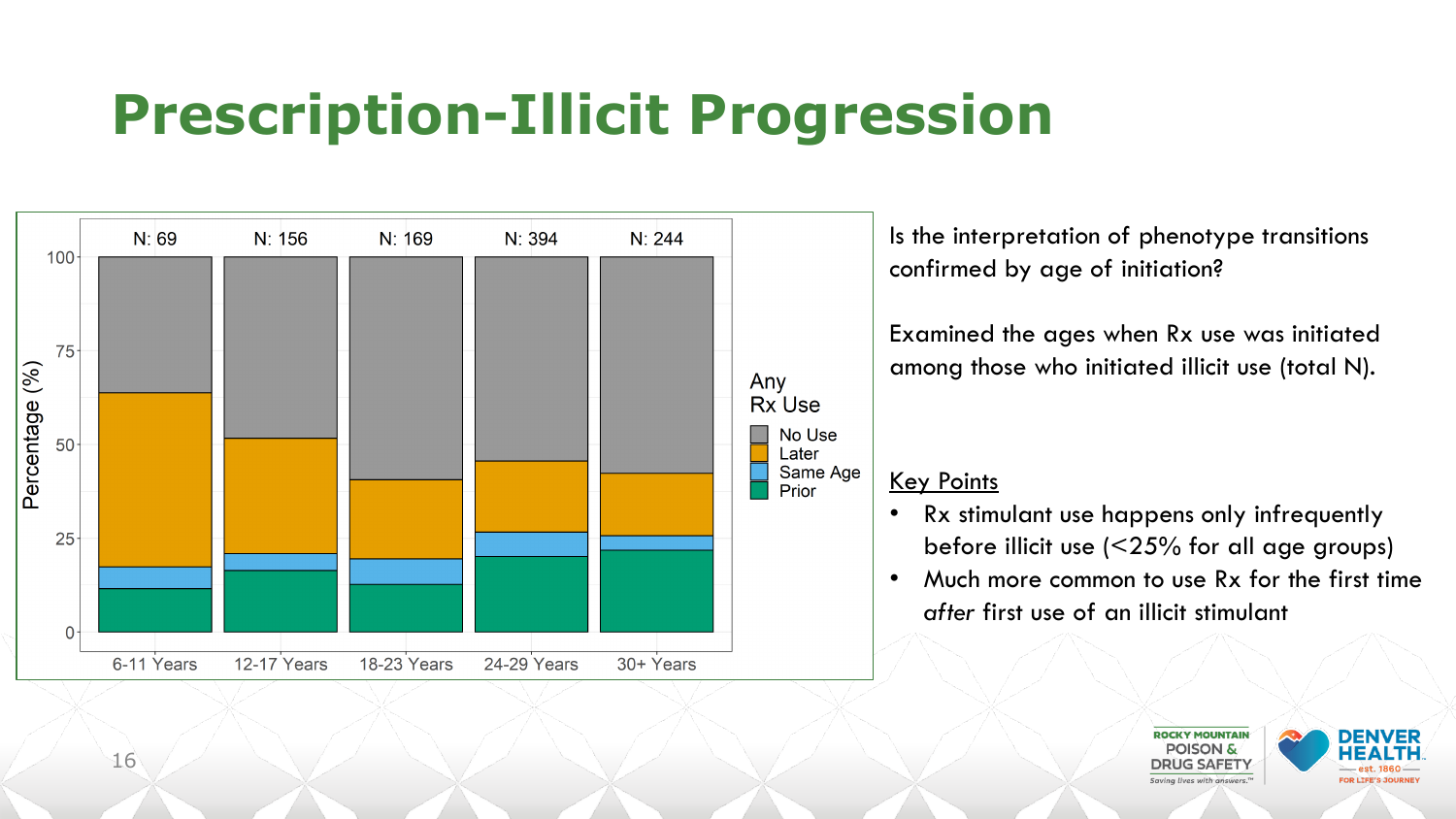## **Strengths and Limitations**

### **Strengths**

- Sourced sample from the general population, capturing more diverse use patterns
- Incorporated multiple types of behaviors into a single analysis of progression
- Engaged 2 methods to reduce measurement error

### **Limitations**

- No selection bias adjustment (composition & non-response)
- Cannot connect progressions to clinical outcomes (e.g., stimulant use disorder, hospitalization, or death)

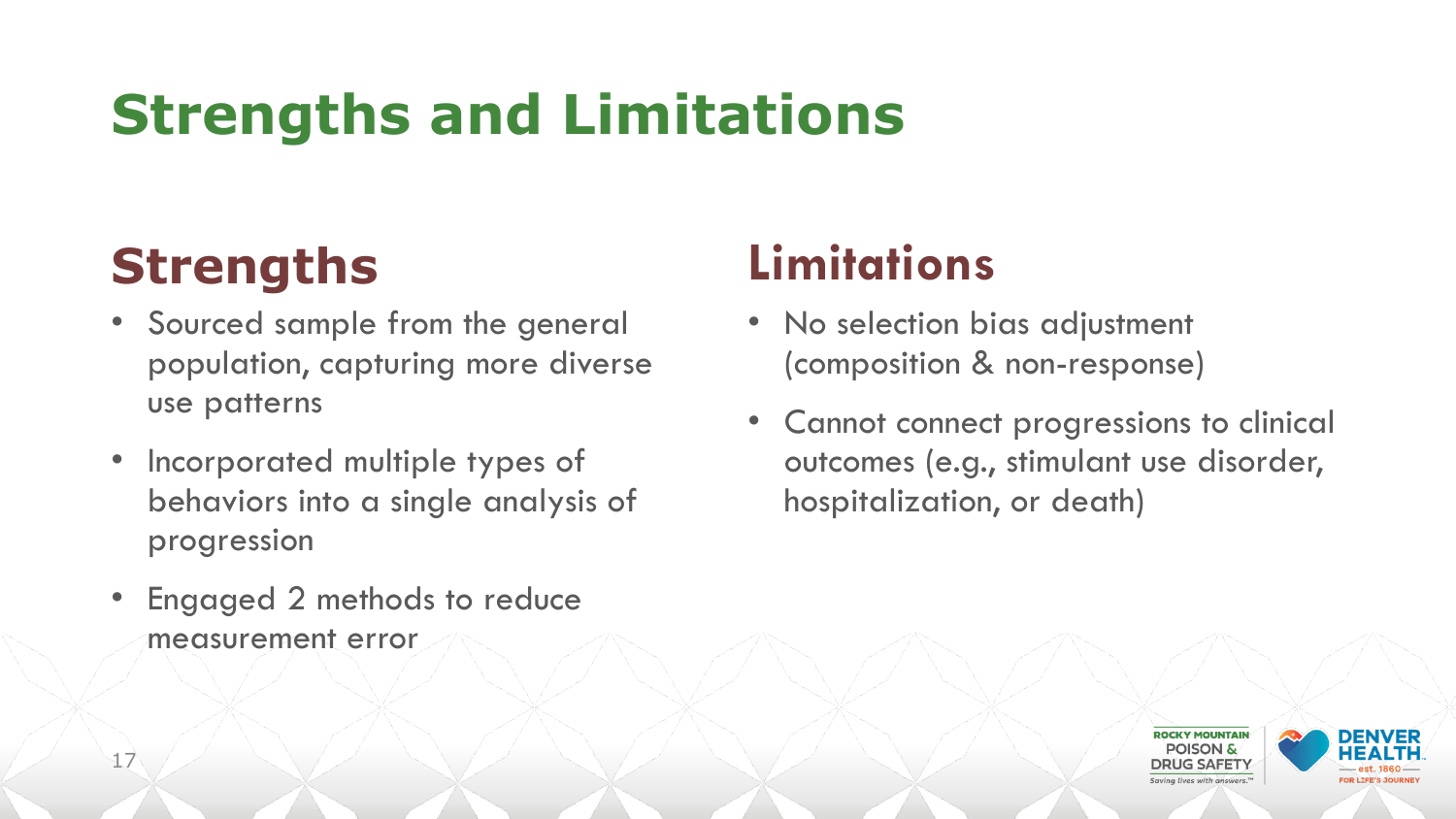## **Conclusions**

- Characterized 3 patterns of stimulant phenotype transitions
	- 1. Conservative initiation only (30%)
	- 2. Illicit experimentation only (20%)
	- 3. Illicit experimentation followed by conservative initiation (20%)
- Among those using Illicit stimulants....
	- Illicit use more likely preceded Rx use
	- Smaller group had Rx use precede illicit use
- Rx and illicit drugs not split in conservative initiation phenotype
	- Suggests a similarity in which drugs are used for NMU reasons
- Perceived risk could be a driving factor for why illicit use without prior prescription use is common
	- Friend and family acquisition could also reduce perceived risk